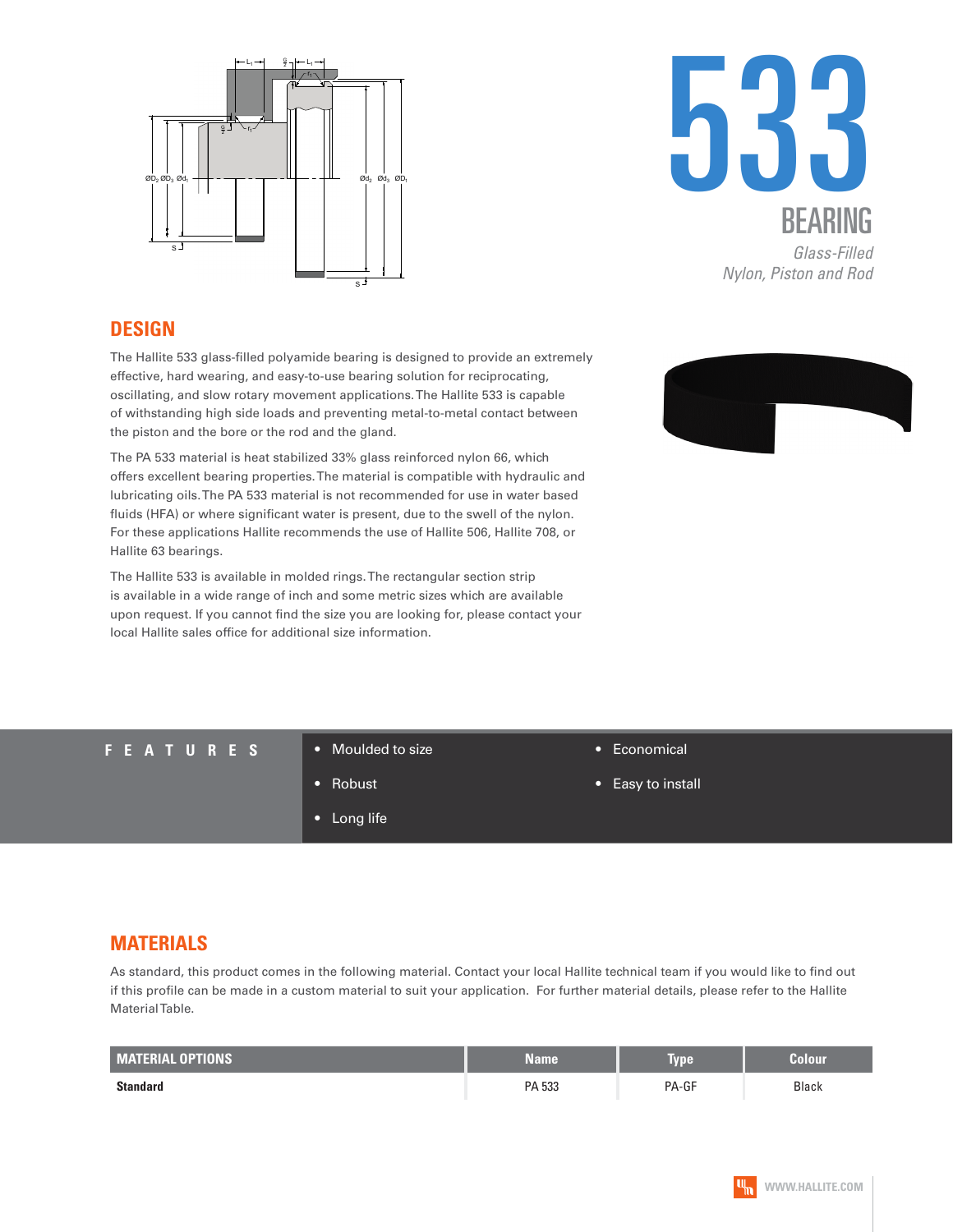# **TECHNICAL DETAILS**

| I OPERATING CONDITIONS   | <b>METRIC</b>        | INCH           |
|--------------------------|----------------------|----------------|
| Maximum Speed            | 5.0 <sub>m/sec</sub> | 16.0 $ft/sec$  |
| <b>Temperature Range</b> | $-40 + 120$ °C       | $-40 + 250$ °F |

**NOTE**

Data given are maximum values and can apply depending on specific application. Maximum ratings of temperature, pressure, or operating speeds are dependent on fluid medium, surface, gap value, and other variables such as dynamic or static service. Maximum values are not intended for use together at the same time, e.g. max temperature and max pressure. Please contact your Hallite technical representative for application support.

| <b>SURFACE ROUGHNESS</b>                                       | umRa      | umRz              | <b>umRt</b>      | uinRa     | uinRz     | uinRt     |
|----------------------------------------------------------------|-----------|-------------------|------------------|-----------|-----------|-----------|
| <b>Dynamic Sealing Face - Rod Ød</b> ,                         | 0.40      | $1.6 \text{ max}$ | 4 max            | 16        | $63$ max  | $157$ max |
| Static Sealing Face - Rod ØD <sub>2</sub> , L <sub>1</sub>     | $3.2$ max | 10 <sub>max</sub> | $16$ max         | $125$ max | $394$ max | $630$ max |
| Dynamic Sealing Face - Piston Ød <sub>1</sub> , L <sub>1</sub> | 0.40      | $1.6 \text{ max}$ | 4 max            | 16        | $63$ max  | $157$ max |
| Static Sealing Face - Rod ØD <sub>2</sub> , L <sub>1</sub>     | $3.2$ max | 10 <sub>max</sub> | $16 \text{ max}$ | $125$ max | 394 max   | $630$ max |

| <b>TYPICAL PHYSICAL PROPERTIES</b> | <b>TEST METHOD</b> | <b>METRIC</b> | <b>INCH</b>    |
|------------------------------------|--------------------|---------------|----------------|
| <b>Tensile Strength at Yield</b>   | ASTM D638          | 186 MPa       | 27000 psi      |
| <b>Elongation at Break</b>         | ASTM D638          | $3.00\%$      | $3.00\%$       |
| <b>Flexural Strength at Yield</b>  | ASTM D790          | 262 MPa       | 38000 psi      |
| <b>Flexural Modulus</b>            | ASTM D790          | 8965 MPa      | 1300000 psi    |
| Izod Impact                        | ASTM D256          | $112$ J/m     | $2.1$ ft-lb/in |
| <b>Specific Gravity</b>            | ASTM D792          | 1.41          | 1.41           |
| <b>Compressive Strength</b>        | ASTM D695          | 176 MPa       | 25500 psi      |
| <b>Water Absorption</b>            | ASTM D570          | 0.70%         | 0.70%          |
| <b>Hardness - Rockwell</b>         | ASTM D785          | 120 R         | 120 R          |
| Deformation Under Load @ 4000 psi  | ASTM D621          | $0.80\%$      | 0.80%          |
| <b>Shear Strength</b>              | ASTM D732          | <b>86 MPa</b> | 12500 psi      |

| <b>HOUSING DETAILS &amp; TOLERANCES</b> |                                                                |                              |                                                                 |                   |
|-----------------------------------------|----------------------------------------------------------------|------------------------------|-----------------------------------------------------------------|-------------------|
|                                         | $\mathfrak{gd}_1$ mm                                           | f9                           | $\mathfrak{gd}_1$ in                                            | f9                |
| <b>Rod</b>                              | $ØD2 = Ød1 + 2S mm$                                            | $\leq$ Ø80 H10<br>$>$ Ø80 H9 | $ØD2 = Ød1 + 2S$ in                                             | $+0.004 - 0$      |
|                                         | $ØD_3 = Ød_1 + G$ mm                                           | $\overline{\phantom{a}}$     | $ØD_3 = Ød_1 + G$ in                                            | ٠                 |
|                                         |                                                                |                              |                                                                 |                   |
|                                         | $ØD_1$ mm                                                      | H <sub>11</sub>              | $ØD1$ in                                                        | H <sub>11</sub>   |
| <b>Piston</b>                           | $\mathfrak{gd}_2 = \mathfrak{g}D_1 - 2S$ mm                    | h <sub>9</sub>               | $\emptyset$ d <sub>2</sub> = $\emptyset$ D <sub>1</sub> - 2S in | $+0.000 - 0.0004$ |
|                                         | $\emptyset$ d <sub>3</sub> = $\emptyset$ D <sub>1</sub> - G mm |                              | $\emptyset$ d <sub>3</sub> = $\emptyset$ D <sub>1</sub> - G in  |                   |

| <b>RADIAL CLEARANCE RECOMMENDATIONS</b> |            |              |  |  |
|-----------------------------------------|------------|--------------|--|--|
| <b>NOMINAL CROSS SECTIONS</b>           | G max      | <b>G</b> min |  |  |
| $S = 3.00$ mm                           | $2.00$ mm  | $0.08$ mm    |  |  |
| $S = 2.50$ mm                           | $1.50$ mm  | $0.08$ mm    |  |  |
| $S = 0.126$ in $(1/8$ in)               | $0.080$ in | $0.031$ in   |  |  |
| $S = 0.093$ in $(3/32$ in)              | $0.080$ in | $0.031$ in   |  |  |

533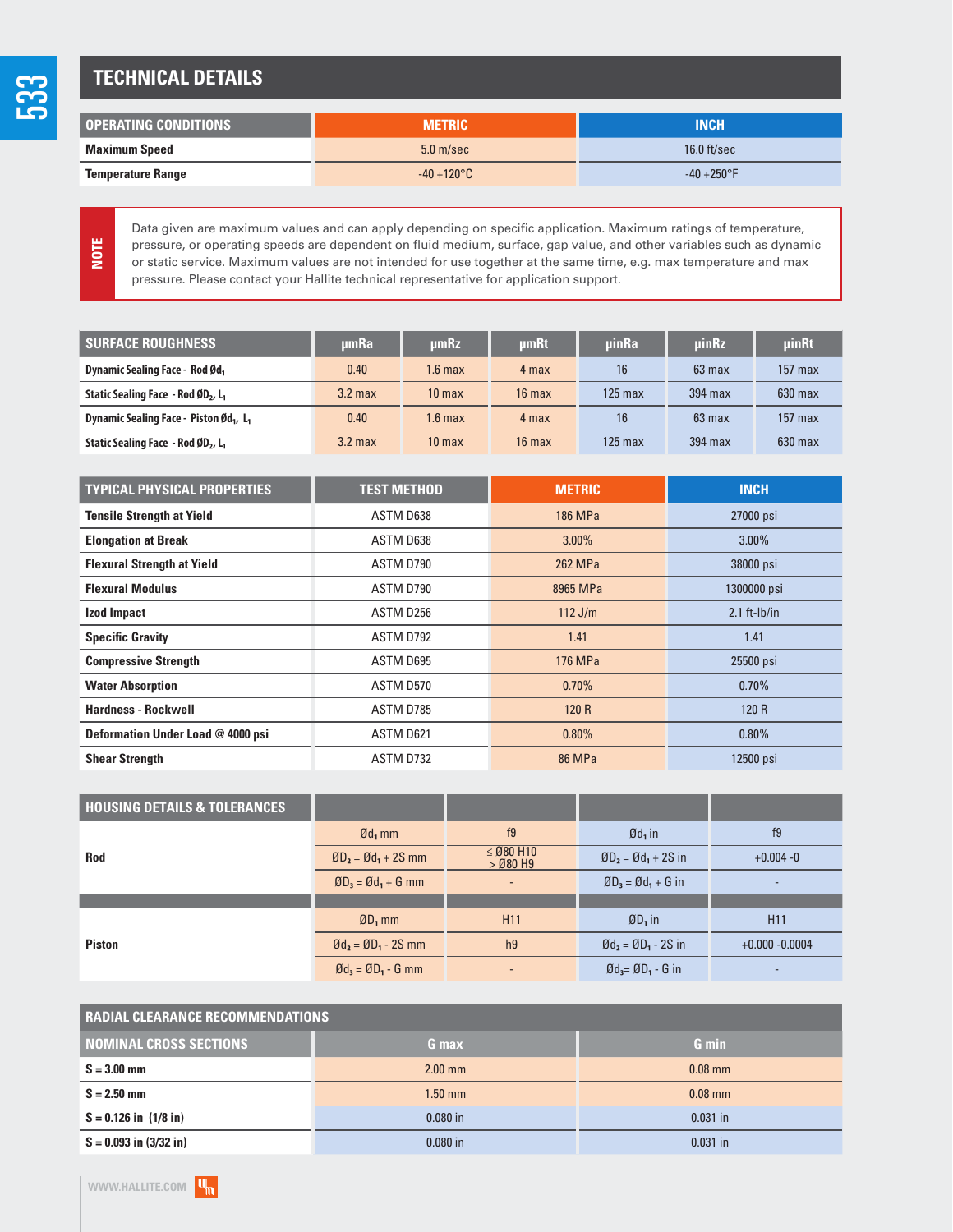



| <b>INCH</b>     |                                                   |       |          |  |
|-----------------|---------------------------------------------------|-------|----------|--|
| $BD_1$ , $BD_2$ | $\mathfrak{gd}_2$ , $\mathfrak{gd}_1$             | $L_1$ | PART No. |  |
| 1.250           | 1.000                                             | 1.000 | F30220   |  |
| 1.500           | 1.250                                             | 0.250 | F30005   |  |
| 1.500           | 1.250                                             | 0.375 | F30006   |  |
| 1.500           | 1.250                                             | 0.500 | F30305   |  |
| 1.500           | 1.312                                             | 0.187 | F30004   |  |
| 1.500           | 1.312                                             | 0.375 | F30352   |  |
| 1.750           | 1.500                                             | 0.190 | F30234   |  |
| 1.750           | 1.500                                             | 0.375 | F30201   |  |
| 1.750           | 1.500                                             | 0.500 | F30013   |  |
| 1.875           | 1.625                                             | 0.190 | F30179   |  |
| 1.875           | 1.625                                             | 0.375 | F30235   |  |
| 1.875           | 1.625                                             | 0.500 | F30306   |  |
| 2.000           | 1.750                                             | 0.187 | F40001   |  |
| 2.000           | 1.750                                             | 0.250 | F30018   |  |
| 2.000           | 1.750                                             | 0.312 | F30020   |  |
| 2.000           | 1.750                                             | 0.375 | F30022   |  |
| 2.000           | 1.750                                             | 0.500 | F30024   |  |
| 2.000           | 1.750                                             | 0.750 | F30025   |  |
| 2.000           | 1.812                                             | 0.375 | F30325   |  |
| 2.125           | 1.875                                             | 0.375 | F20026   |  |
| 2.250           | 2.000                                             | 0.187 | F40029   |  |
| 2.250           | 2.000                                             | 0.250 | F30196   |  |
| 2.250           | 2.000                                             | 0.312 | F30032   |  |
| 2.250           | 2.000                                             | 0.375 | F30033   |  |
| 2.250           | 2.000                                             | 0.500 | F30035   |  |
| 2.250           | 2.000                                             | 0.625 | F30036   |  |
| 2.250           | 2.000                                             | 0.750 | F30037   |  |
| 2.375           | 2.125                                             | 0.500 | F30038   |  |
| 2.500           | 2.250                                             | 0.187 | F30040   |  |
| 2.500           | 2.250                                             | 0.250 | F30041   |  |
| 2.500           | 2.250                                             | 0.312 | F30043   |  |
| 2.500           | 2.250                                             | 0.375 | F30044   |  |
| <b>NOTE</b>     | For complete size list, please visit Hallite.com. |       |          |  |

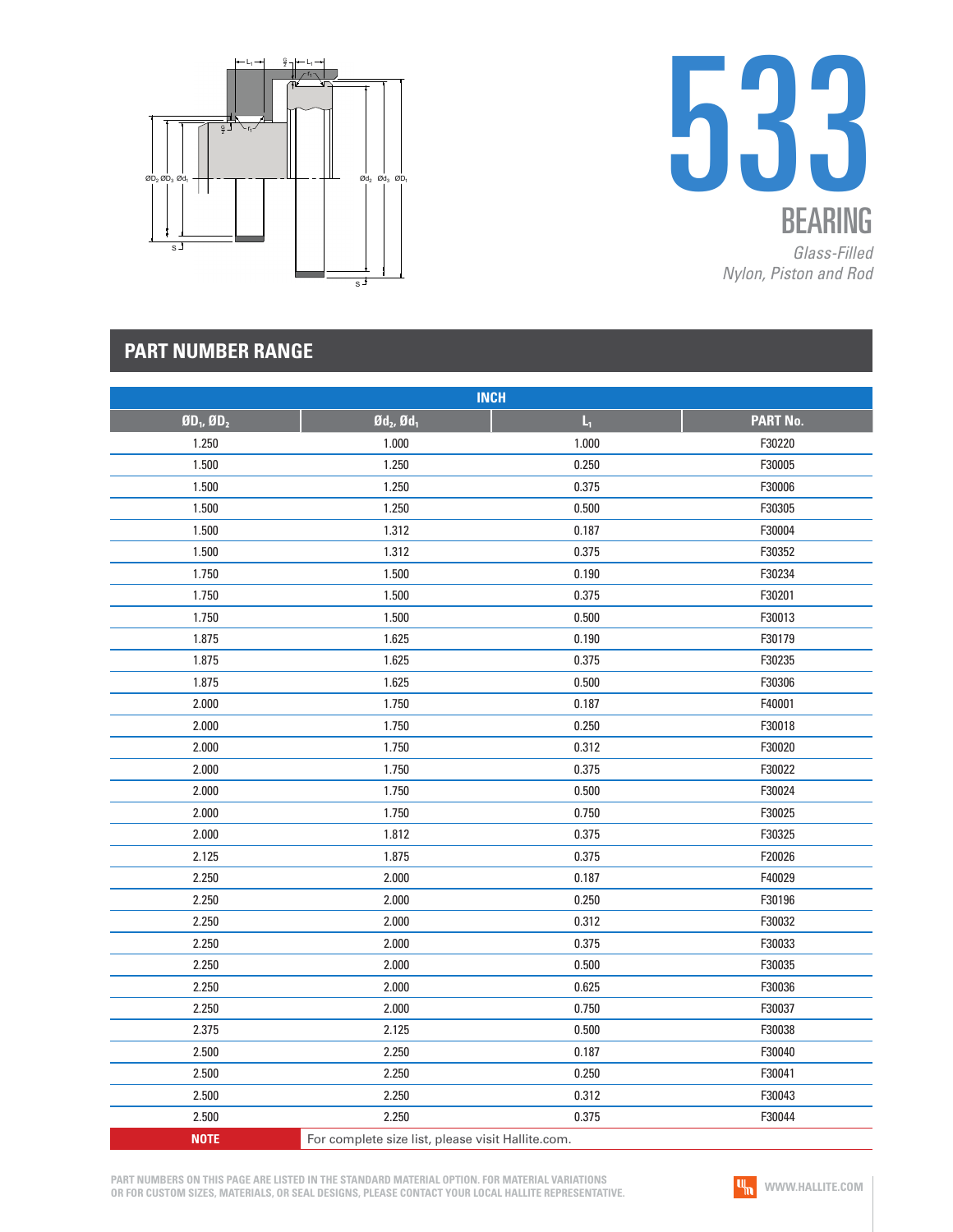



| <b>INCH</b>     |                                                   |       |                 |  |
|-----------------|---------------------------------------------------|-------|-----------------|--|
| $$0D_1, $0D_2$$ | $\mathfrak{gd}_2$ , $\mathfrak{gd}_1$             | $L_1$ | <b>PART No.</b> |  |
| 2.500           | 2.250                                             | 0.500 | F30045          |  |
| 2.500           | 2.250                                             | 0.625 | F30047          |  |
| 2.500           | 2.250                                             | 0.750 | F30048          |  |
| 2.500           | 2.250                                             | 1.000 | F30286          |  |
| 2.500           | 2.312                                             | 0.375 | F30326          |  |
| 2.625           | 2.375                                             | 0.375 | F20179          |  |
| 2.625           | 2.375                                             | 0.625 | F30285          |  |
| 2.750           | 2.500                                             | 0.250 | F30209          |  |
| 2.750           | 2.500                                             | 0.375 | F30051          |  |
| 2.750           | 2.500                                             | 0.500 | F30052          |  |
| 2.750           | 2.500                                             | 0.625 | F30054          |  |
| 2.750           | 2.500                                             | 0.750 | F30055          |  |
| 2.750           | 2.500                                             | 1.000 | F30056          |  |
| 3.000           | 2.750                                             | 0.250 | F30061          |  |
| 3.000           | 2.750                                             | 0.312 | F30062          |  |
| 3.000           | 2.750                                             | 0.375 | F30063          |  |
| 3.000           | 2.750                                             | 0.500 | F30064          |  |
| 3.000           | 2.750                                             | 0.625 | F30191          |  |
| 3.000           | 2.750                                             | 0.750 | F30066          |  |
| 3.000           | 2.750                                             | 1.000 | F30067          |  |
| 3.000           | 2.812                                             | 0.375 | F30327          |  |
| 3.250           | 3.000                                             | 0.250 | F30207          |  |
| 3.250           | 3.000                                             | 0.312 | F30259          |  |
| 3.250           | 3.000                                             | 0.375 | F30069          |  |
| 3.250           | 3.000                                             | 0.500 | F30070          |  |
| 3.250           | 3.000                                             | 0.625 | F30287          |  |
| 3.250           | 3.000                                             | 0.750 | F30072          |  |
| 3.250           | 3.000                                             | 1.000 | F30074          |  |
| 3.250           | 3.062                                             | 0.375 | F30353          |  |
| 3.500           | 3.250                                             | 0.250 | F30079          |  |
| 3.500           | 3.250                                             | 0.312 | F30255          |  |
| 3.500           | 3.250                                             | 0.375 | F30080          |  |
| <b>NOTE</b>     | For complete size list, please visit Hallite.com. |       |                 |  |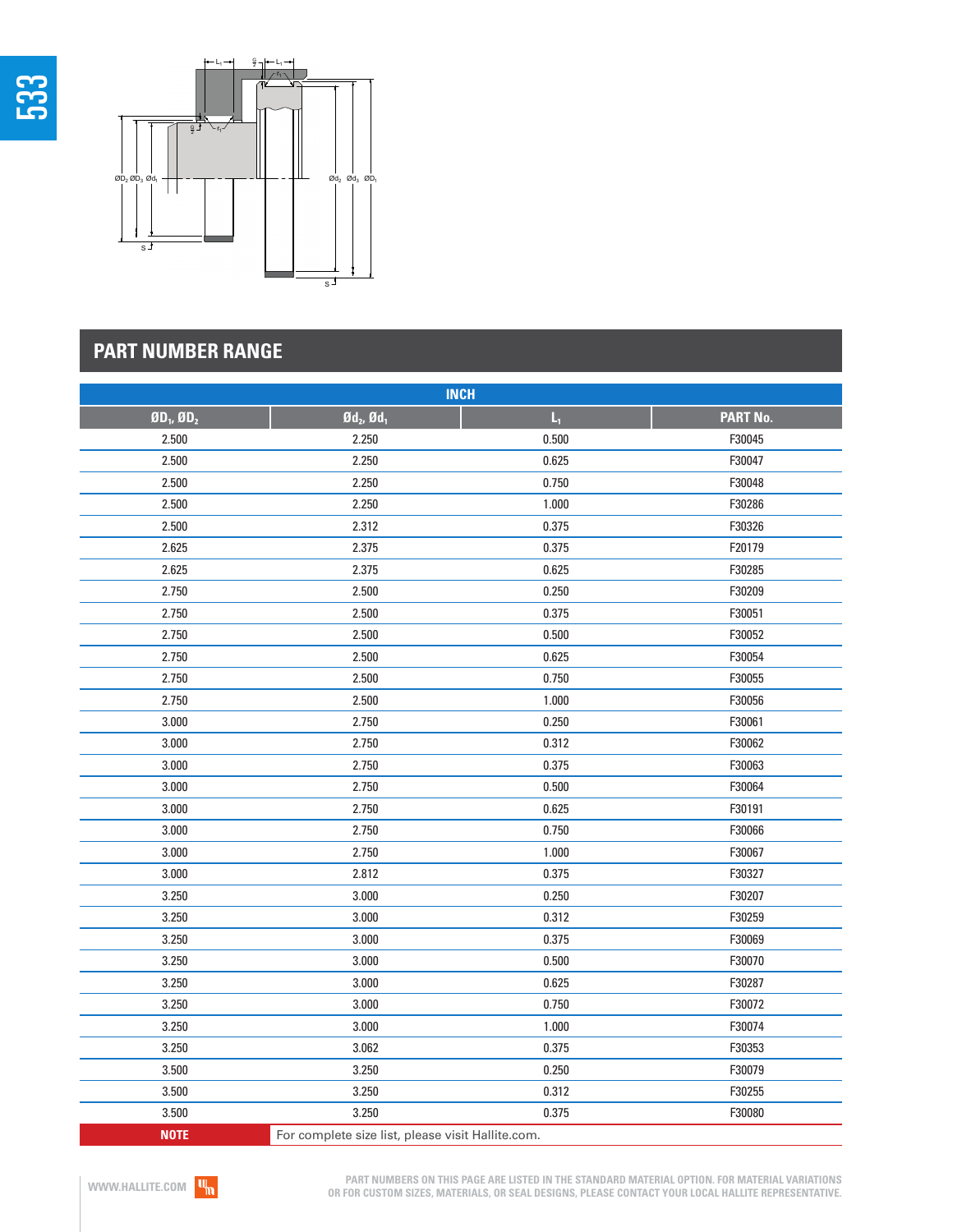



| <b>INCH</b>     |                                                   |       |          |  |
|-----------------|---------------------------------------------------|-------|----------|--|
| $BD_1$ , $BD_2$ | $\mathfrak{gd}_2$ , $\mathfrak{gd}_1$             | $L_1$ | PART No. |  |
| 3.500           | 3.250                                             | 0.500 | F30083   |  |
| 3.500           | 3.250                                             | 0.625 | F30085   |  |
| 3.500           | 3.250                                             | 0.750 | F30087   |  |
| 3.500           | 3.250                                             | 1.000 | F30275   |  |
| 3.500           | 3.312                                             | 0.375 | F30328   |  |
| 3.625           | 3.375                                             | 0.500 | F30090   |  |
| 3.625           | 3.375                                             | 1.000 | F30091   |  |
| 3.750           | 3.500                                             | 0.250 | F40027   |  |
| 3.750           | 3.500                                             | 0.312 | F30260   |  |
| 3.750           | 3.500                                             | 0.375 | F30092   |  |
| 3.750           | 3.500                                             | 0.500 | F30093   |  |
| 3.750           | 3.500                                             | 0.625 | F30094   |  |
| 3.750           | 3.500                                             | 0.750 | F30095   |  |
| 4.000           | 3.750                                             | 0.250 | F30100   |  |
| 4.000           | 3.750                                             | 0.312 | F30256   |  |
| 4.000           | 3.750                                             | 0.375 | F30101   |  |
| 4.000           | 3.750                                             | 0.500 | F30102   |  |
| 4.000           | 3.750                                             | 0.625 | F30104   |  |
| 4.000           | 3.750                                             | 0.750 | F30105   |  |
| 4.000           | 3.750                                             | 1.000 | F30219   |  |
| 4.250           | 4.000                                             | 0.312 | F30261   |  |
| 4.250           | 4.000                                             | 0.375 | F30107   |  |
| 4.250           | 4.000                                             | 0.500 | F30108   |  |
| 4.250           | 4.000                                             | 0.625 | F30109   |  |
| 4.250           | 4.000                                             | 0.750 | F30110   |  |
| 4.250           | 4.000                                             | 1.000 | F30112   |  |
| 4.500           | 4.250                                             | 0.312 | F30262   |  |
| 4.500           | 4.250                                             | 0.375 | F30114   |  |
| 4.500           | 4.250                                             | 0.500 | F30115   |  |
| 4.500           | 4.250                                             | 0.625 | F30118   |  |
| 4.500           | 4.250                                             | 0.750 | F30120   |  |
| 4.500           | 4.250                                             | 1.000 | F30278   |  |
| <b>NOTE</b>     | For complete size list, please visit Hallite.com. |       |          |  |

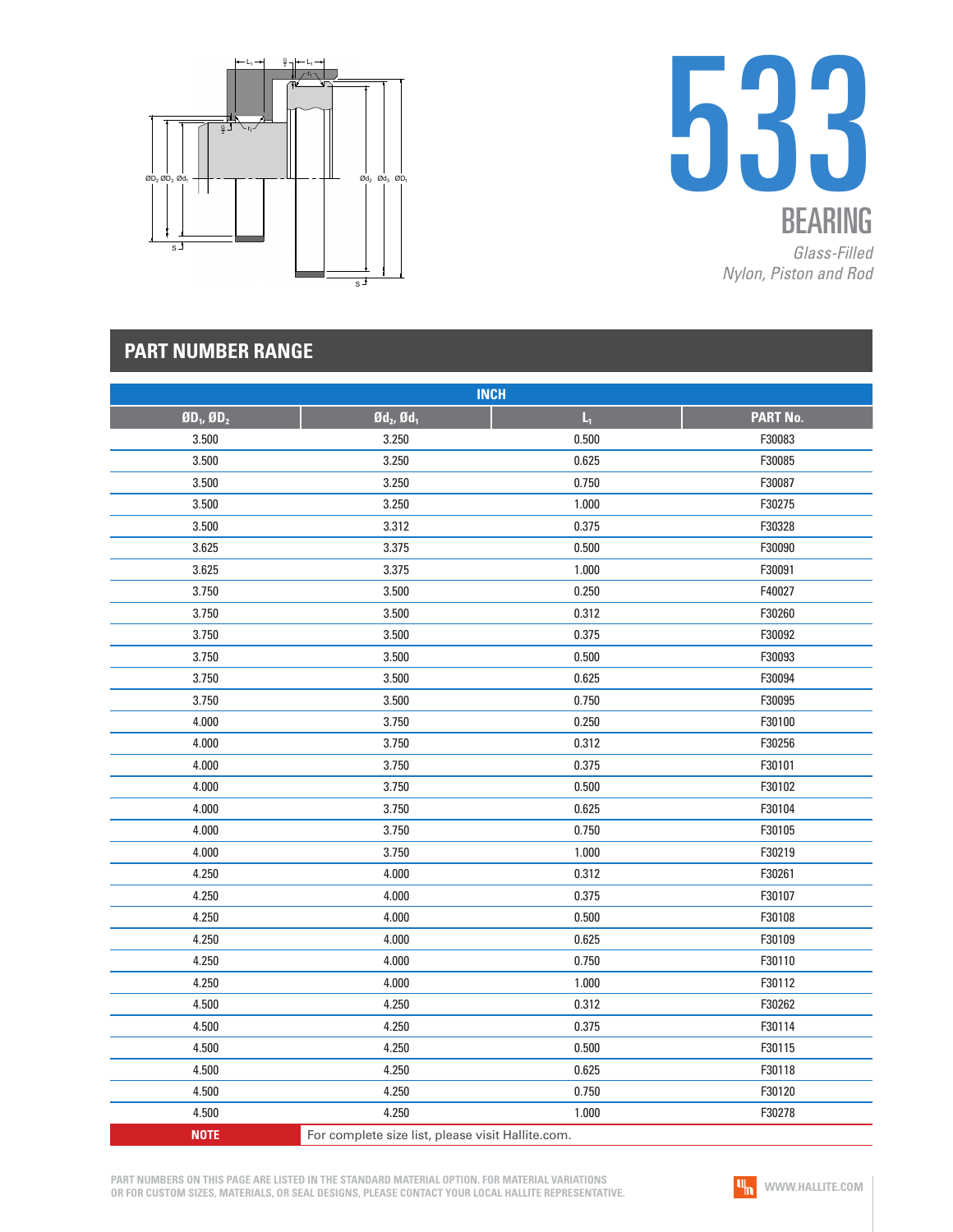



| <b>INCH</b>     |                                                   |       |          |  |
|-----------------|---------------------------------------------------|-------|----------|--|
| $BD_1$ , $BD_2$ | $\mathfrak{gd}_2$ , $\mathfrak{gd}_1$             | $L_1$ | PART No. |  |
| 4.750           | 4.500                                             | 0.375 | F30194   |  |
| 4.750           | 4.500                                             | 0.500 | F30121   |  |
| 4.750           | 4.500                                             | 0.750 | F30123   |  |
| 4.750           | 4.500                                             | 1.000 | F30124   |  |
| 5.000           | 4.750                                             | 0.375 | F30126   |  |
| 5.000           | 4.750                                             | 0.500 | F30127   |  |
| 5.000           | 4.750                                             | 0.625 | F30128   |  |
| 5.000           | 4.750                                             | 0.750 | F30129   |  |
| 5.000           | 4.750                                             | 1.000 | F30169   |  |
| 5.250           | 5.000                                             | 0.500 | F30131   |  |
| 5.250           | 5.000                                             | 0.625 | F30132   |  |
| 5.250           | 5.000                                             | 0.750 | F30133   |  |
| 5.250           | 5.000                                             | 1.000 | F30269   |  |
| 5.500           | 5.250                                             | 0.375 | F30135   |  |
| 5.500           | 5.250                                             | 0.500 | F30136   |  |
| 5.500           | 5.250                                             | 0.625 | F30138   |  |
| 5.500           | 5.250                                             | 0.750 | F30140   |  |
| 5.500           | 5.250                                             | 1.000 | F30141   |  |
| 5.750           | 5.500                                             | 0.750 | F30143   |  |
| 5.750           | 5.500                                             | 1.000 | F30144   |  |
| 6.000           | 5.750                                             | 0.500 | F30145   |  |
| 6.000           | 5.750                                             | 0.625 | F30147   |  |
| 6.000           | 5.750                                             | 0.750 | F30208   |  |
| 6.000           | 5.750                                             | 1.000 | F30149   |  |
| 6.250           | 6.000                                             | 0.500 | F30279   |  |
| 6.250           | 6.000                                             | 0.625 | F30151   |  |
| 6.250           | 6.000                                             | 0.750 | F30152   |  |
| 6.250           | 6.000                                             | 1.000 | F30153   |  |
| 6.500           | 6.250                                             | 0.500 | F30154   |  |
| 6.500           | 6.250                                             | 0.750 | F30199   |  |
| 6.500           | 6.250                                             | 1.000 | F30157   |  |
| 6.750           | 6.500                                             | 1.000 | F30276   |  |
| <b>NOTE</b>     | For complete size list, please visit Hallite.com. |       |          |  |